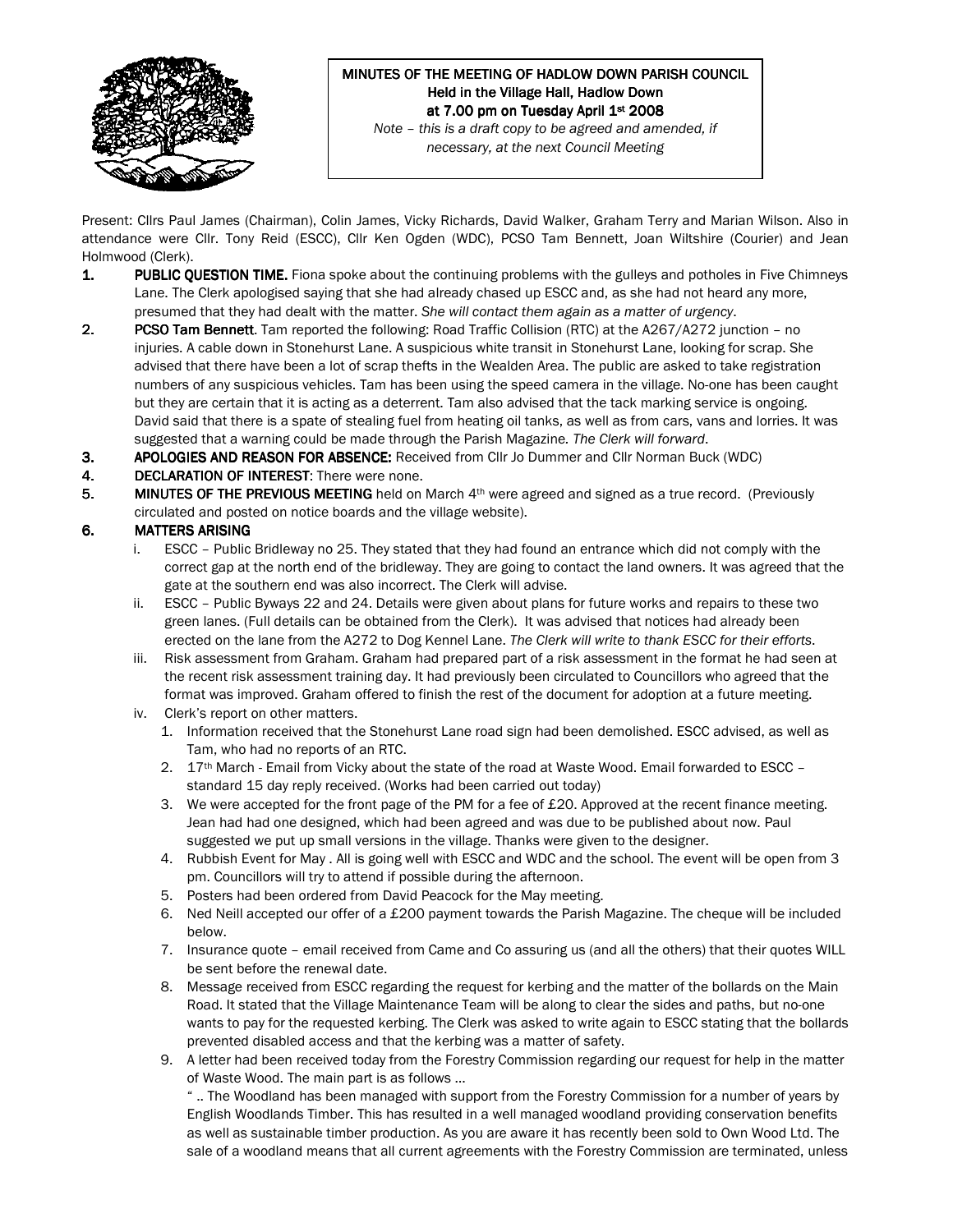the new owner approaches us to re enter the Grant Scheme. Until recently Own Wood has not approached us. During the intervening period the local authority discussed with us the need for the tree preservation order. Historically Lotted woods have been used for a variety of leisure purposes and it was felt that the added layer of protection that the TPO offered would help to safeguard the woodland against undesirable management but would not prove to be a barrier against sustainable woodland management. Owners who wish to undertake woodland felling operations would need to apply to us for a felling licence, which, if suitable, would be agreed with the local authority. We hope to remain involved with the woodland but it depends very much on the individual owners as the lots are sold. The woodland is in private ownership so the owners are within their rights to discourage the general public access. I am not sure about the use of guns in the woodland, it could be for legitimate use for example owners undertaking vermin control or deer management or for game shooting. If this were the case I would advise against walking through the woodland unannounced. …". It was agreed that this information gave the advice that we needed and there was nothing more that could be done or said on the matter. The Clerk will write and thank them and advise the parties who first brought the matter to our attention.

10. An email had been received today advising the Council that ponies were grazing at Skull Wood. The matter was discussed and it was accepted that they had been there with permission of the owners but they had advised ESCC who had told them that it was not possible. Therefore the owners had now told them that they must leave.

## 7. PLANNING MEETINGS

A planning meeting had been held on March 11<sup>th</sup> 2008. Minutes had been circulated to Councillors, and posted on the Village website and notice boards.

### NEW APPLICATIONS:

WD/2008/0504/F The Corner Cottage, Wilderness Lane. UPVC Conservatory to side elevation. We approve this application and are glad to see that they are adopting environmentally friendly heating.

WD/2008/0339/F Little Foxes Farm, Stonehurst Lane. Replacement dwelling including demolition of existing stables/workshop. Approved. This cannot be seen from the road and will cause no visible intrusion.

### 8. REPORT FROM CLLR. TONY REID, EAST SUSSEX COUNTY COUNCIL

Tony advised the Council that ESCC were going to produce a strategy about climate change which he would be chairing. He asked that we feed back any change of vehicular use of the green lanes.

Tony advised that a report on the viability of the Uckfield to Lewes rail line would be announced at the end of June. It was expected to have a cost of £100M. However there was a concerted effort to find a solution to the parking problem.

Ken advised that they were discouraging further parking at Buxted. A field had been offered but it had been turned down.

# REPORT FROM CLLR KEN OGDEN (WDC)

Ken advised the Council that WDC were £187K over budget. One of the main causes was the new rules on issuing bus passes. He asked those present if they thought that delegated powers (planning) were acceptable. Paul said they were inconsistent. David said that the case officers ought to consult us.

# 9. REPORTS FROM COUNCILLORS (COUNCIL MATTERS AND OUTSIDE BODIES)

i. Village Action Plan, Rights of Way, Highways and Footpaths – Vicky reported that she and Paul had met with Ian Johnson from ESCC to discuss the new limits. The new 30mph limit in School Lane will start below the playing field but there will be no 40 mph in School Lane. The 30 mph on the west side of the village will be where the existing 40 starts and there will be no 40mph buffer. On the eastern side the 30mph will start near Wilderness Wood then the 40 mph will stay in the current position. The new 30 mph limit in Wilderness Lane will extend to the fork down both branches of the lane. Paul said he was still not convinced that these were enough but Ian Johnson has said that the alterations may be deferred if we were to challenge their decisions. The Clerk was asked to write to Ian Johnson to see if the 30mph on the eastern side can be extended to the site of the current 40mph sign. Tony asked for a copy of the original maps with Vicky's suggestions and to be copied in on the letter to Ian.

Following the recent publication from ESCC to all homes which contained an article about the Children's film, Vicky had a call from the Battle Road Safety Committee requesting a copy of the film.

ii. Neighbourhood Watch, New Village Hall Working Party and Playing Field Committee.

NHW. Graham said that an insert had been put into the Parish Magazine dealing with DATALINK. Village Hall. No reply had been received from Mike Ford on behalf of the Church but something had been put into the Parish Magazine.

Playing Field Committee. At a recent meeting of the PFC the mowing of the PF by KCC contractors was discussed. Currently the annual cost is £799 which is paid by St Marks (£590) and the Parish Council (£200). It was agreed that the St Mark's payment was too high and that a more reasonable share was £200 each with the PFC paying the balance. The next project is to be a play area which should be sited near the road. They are contacting Play England for advice on locations and grants etc. It was agreed in principal that the Parish Council will make a grant but needs a more detailed proposal.